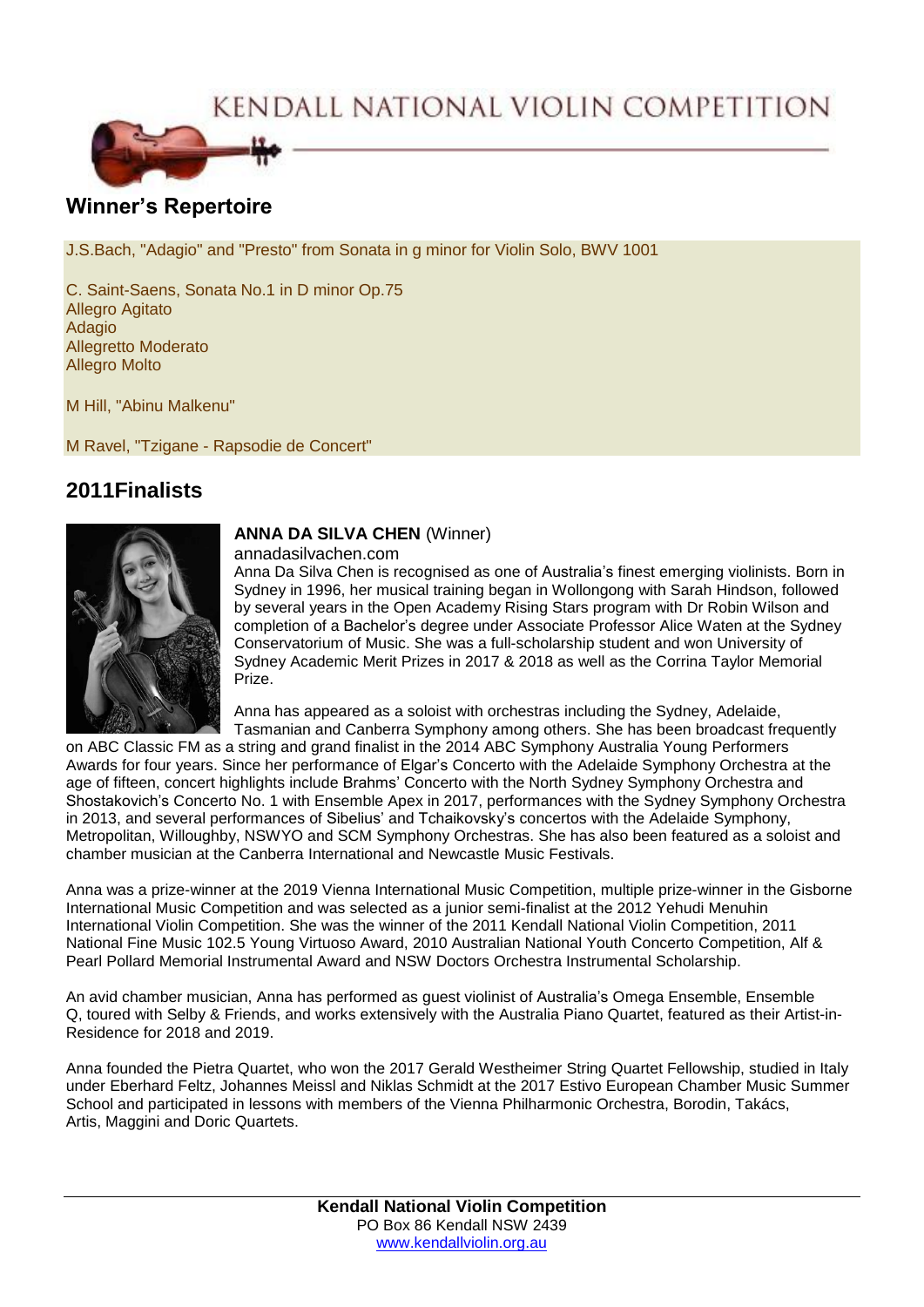She has been concertmaster on Australian Youth Orchestra programs, with the Australian International Symphony Orchestra Institute, Ensemble Apex, Sydney Conservatorium of Music's Chamber and Symphony Orchestras and led the Musician Project's performance of Wagner's Siegfried Idyll.

Anna was selected as an active participant at the 2017 Kronberg Academy Violin Masterclasses in Germany, studying with Professor Boris Kuschnir. She has also played in classes for Maxim Vengerov, Barnabás Kelemen, Johannes Meissl, Pinchas Zukerman and more. Anna has been accepted into the Hochschule für Musik und Tanz in Cologne and will begin a Master's degree in October studying with Mihaela Martin.

#### **AUGUST 2019**



# **CINDY CHAU**

**Education** 

- Medical student at the University of Sydney (USYD) (2017 2020, expected)
- Graduated with Bachelor of Science (Advanced) from USYD, distinction average (July, 2016)
- Exchange student at National University of Singapore (NUS) (January May, 2016)

 Graduated from MLC School (Sydney, Australia), completing the International Baccalaureate Diploma with a score of 45/45 (2013)

**Scholarships** Full music scholarship student at MLC School (2008 – 2013)

Work experience and internships

- Violin teacher at the Accento Music School, Sydney (2014)
- Intern at the Australian Opera and Ballet Orchestra (2011)

#### Leadership and Community Service

- Associate concertmaster of Sydney University Symphony (2016 2018)
- Elected prefect of MLC School (2013)
- Concertmaster of MLC School Orchestra and Chamber Orchestra ensembles (2010 2013)

#### Extracurricular Activities

Violin:

- Competed in 2011 and 2012: finalist of Kendall National Violin Competition; semi-finalist ABC Young Performer's Awards; finalist of the Ku-Ring-Gai State-wide Concerto Competition, finalist of the Balmain Concerto Competition; 2010 semi-finalist of the 2mbs-fm Young Performer's Awards
- Licentiate Diploma in Music (LMusA) awarded with distinction by the Australian Music Examinations Board (AMEB) (2009)
- Grade 5 in musicianship, awarded by the AMEB (2009)
- Grade 7 in piano, awarded by the AMEB (2005)

#### **AUGUST 2019**



#### **MONIQUE LAPINS**

"Australian Monique Lapins began violin at age six with the Suzuki method and continued her studies at the Australian National Academy of Music under William Hennessy, and at the Yong Siew Toh Conservatory of Music under Prof Qian Zhou. As a chamber musician, she has twice been a finalist in the Asia Pacific Chamber Music Competition and has participated in chamber music programmes and festivals in France, Czech Republic, Netherlands, Japan, Hong Kong and Australia, as well as at the prestigious Open Chamber Music Seminars in Prussia Cove in the UK.

A former Emerging Artist with Australian Chamber Orchestra, Monique has toured extensively in collaboration with Australian Chamber Orchestra Collective, Melbourne Chamber Orchestra and Singapore Symphony Orchestra. She has also performed under the baton of Seiji Ozawa in Japan and Philippe Herreweghe in France. Monique took up

her position in the NZSQ in May 2016, replacing Doug Beilman who stepped down at the end of 2015.

Monique plays a 1784 Storioni violin, generously loaned by David Duncan Craig and the Lily Duncan Trust." **AUGUST 2019**